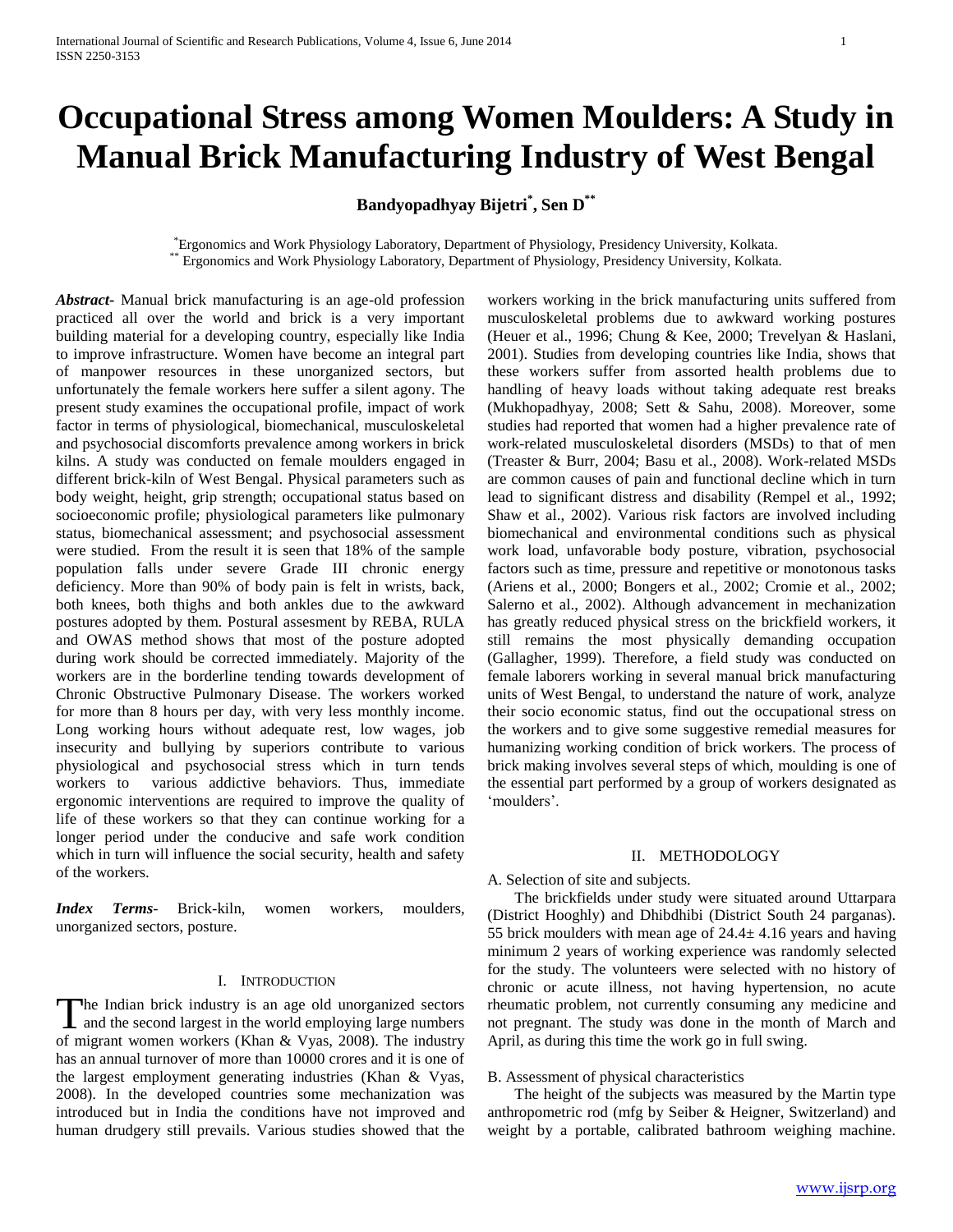Hand grip strength was determined by using a hand grip dynamometer (Inco, Ambala, India) to test the maximum voluntary contraction (Ravishankar et al., 2005). The best of three trials were accepted with three minutes rest in-between (Chien et al., 2002).

# C. Occupational profile of the women workers

 An interview schedule was constructed for collecting several data like the nature of employment, duration of employment, daily working hours and monthly income by means of questionnaire.

D*.* Occurrence of occupational health problems related to Physiological factors.

i). Biomechanical analysis - Work posture assessment

 Complete work cycle video were recorded on each subjects by using Sony camera (model no. HDR-XR100E) which was fixed on the tripod.Working postures was then evaluated and analyzed by the following methods:

 OWAS method (Ovako Working Posture Analysis System) (Karhu et al., 1977).

 RULA method (Rapid Upper Limb Assessment) (McAtamney & Corlett, 1993).

 REBA method (Rapid Entire Body Assessment) (Hignett & McAtamney, 2000).

ii). Nordic Questionnaire study and Subjective methods of discomfort

 Modified Nordic questionnaire study was done for knowing the occurrence or frequency of pain felt in different parts of their body due to posture at work (Kuorinka et al., 1987). The intensity of pain was measured by modified Body Part Discomfort (BPD) scale. The scale consists of Grade from 0 to 3, with Grade 0 signifies no discomfort at all, Grade 1 signifies just noticeable discomfort, Grade 2 signifies moderate discomfort and Grade 3 signifies intolerable discomfort. As most of the volunteers were illiterate it was very difficult to use 5 point or 10 point scale (Corlett & Bishop, 1976), as they felt difficulty and are very confused in rating their pain in the two extreme points of the scale, as seen in pilot study. So this 3 point scale was used which they feel comfortable.

#### iii). Assessment of Pulmonary status

 To evaluate the lung function capacity, Lung Function test was performed by using automatic Lung function machine & software (Kokko, Finland). Subjects were asked to take a deep inspiration. While breathing out, they were instructed to expire through a connecting tube with maximum effort to continue for 6 sec without any inspiration. From the graph, the Forced vital capacity (FVC) and Forced expiratory volume at 1.0 sec (FEV<sub>1.0</sub>) were collected. The volumes were expressed in terms of Body Temperature, Pressure and Saturated (BTPS) condition.

E. Occurrence of occupational health problems related to psychosocial factors.

 This was assessed by means of questionnaire study. Data were collected by using pre tested interview schedule.

# III. RESULTS AND DISSCUSSION

| <b>Variables</b>                         | $Mean \pm SD$    |
|------------------------------------------|------------------|
| Age $(yrs)$                              | $24.4 \pm 4.16$  |
| Body weight (kg)                         | $39.6 + 3.44$    |
| Height (cm)                              | $149.0 \pm 4.62$ |
| Body Mass Index (BMI) $\text{kg/m}^2$    | $17.9 \pm 1.80$  |
| Ponderal Index (PI)                      | $12.0 \pm 1.43$  |
| Maximum grip strength in Left hand (kg)  | $24.6 \pm 3.96$  |
| Maximum grip strength in Right hand (kg) | $25.0 \pm 4.06$  |

# **Table I: Physical Characteristics of the sample population (n=55)**

 The physical characteristics of the brick kiln workers were presented in Table I. The mean body weight of the sample population was found to be less with reference to their age and height (Rao & Balakrishna, 1995). According to the World Health Organization (WHO), there is a very simple relationship between BMI and the risk of the simultaneous presence of two chronic diseases or conditions in a patient (co-morbidity), in which a normal range of BMI is considered to be between 18.5 and 22.9 kg/m<sup>2</sup> in Indian women (Das & Bose 2010). In the present study, the mean BMI for the subjects was found to be 17.9  $\text{kg/m}^2$  which is indicative of the possible high risk for health complications (WHO, 2004).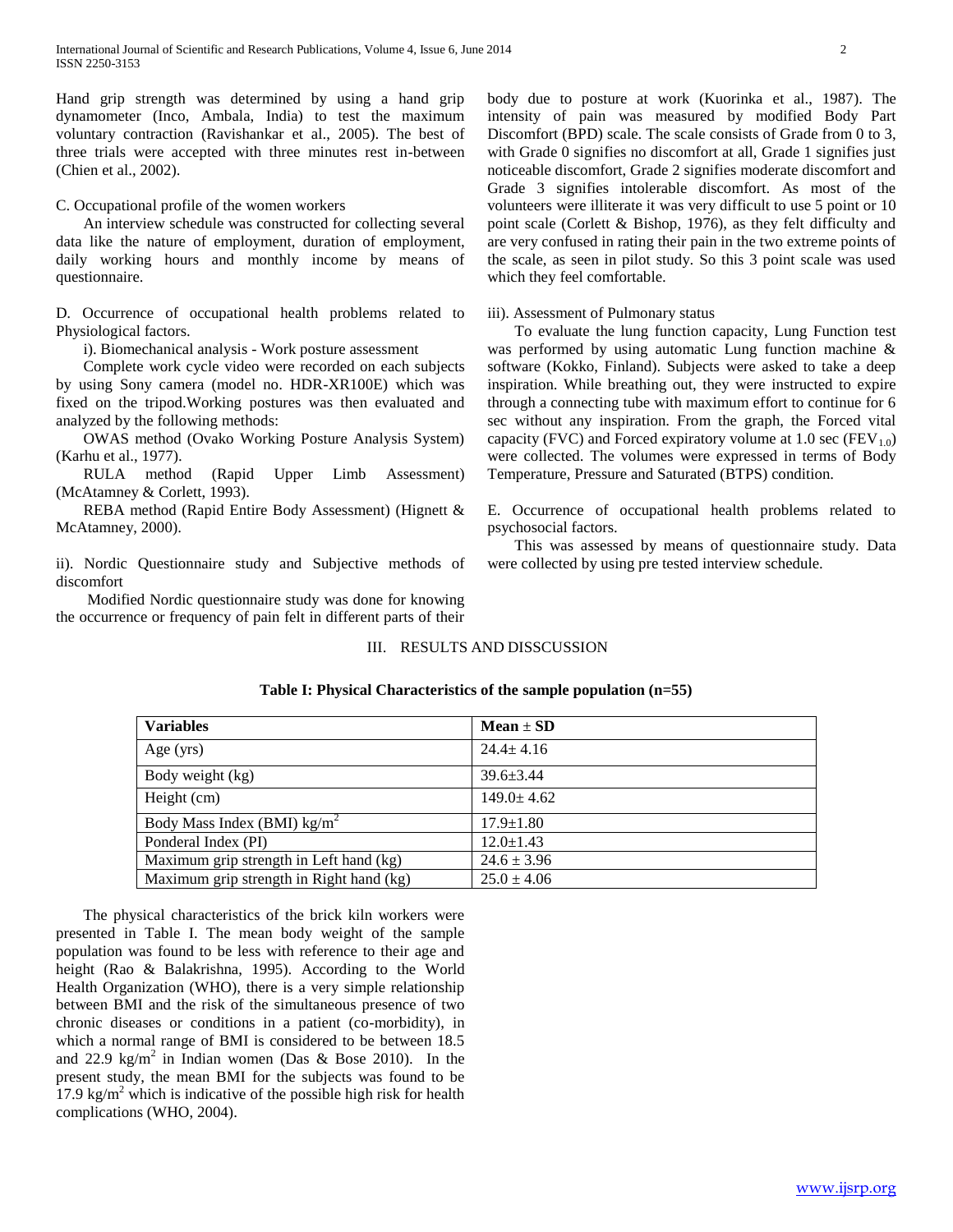

# **Figure 1: Distribution of women workers according to body types.**

 It was observed that out of the 55 subjects, 42% fell in the normal category while rest 58% of the women fell in the underweight category, in which 18% of the sample population was under severely thin Grade III chronic energy deficiency with BMI <16 kg/m<sup>2</sup> as recommended by WHO (Figure 1). The risks of being underweight may be due to malnourishment, compromised immune function, respiratory disease, tuberculosis (an infection of the lung), digestive (stomach) disease, cancer, osteoporosis etc. Result from the Ponderal Index showed that the majority of the women belonged to the Ectomorphic group with value  $<$  21.5 and having a thin, linear appearance with narrow waist, hips and shoulders.

| Table II. Occupational profile of the women workers $(n=55)$ |  |  |  |  |  |  |
|--------------------------------------------------------------|--|--|--|--|--|--|
|--------------------------------------------------------------|--|--|--|--|--|--|

| <b>Occupational details</b>   | <b>Frequency</b> | Percentage $(\% )$ |
|-------------------------------|------------------|--------------------|
| <b>Nature of occupation</b>   |                  |                    |
| Temporary                     | 55               | 100.00             |
| <b>Duration of employment</b> |                  |                    |
| $<$ 3 years                   | 8                | 14.55              |
| 3-5 years                     | 29               | 52.73              |
| Above 5 years                 | 18               | 32.73              |
| Daily working hours           |                  |                    |
| 8 hours or more               | 55               | 100.00             |
| <b>Monthly income</b>         |                  |                    |
| $\leq$ 2000 rupees            | 51               | 92.73              |
| $\geq$ 2000 rupees            | 4                | 7.27               |

 The occupational profile of the women workers based on socioeconomic profile is shown in Table II. All the women workers engaged in temporary jobs thus it is very clear that the industry did not provide any jobs security. The total duration of the employment is about 3 to 5 years. All the women worked for more than 8 hours per day, with monthly income of less than Rupees 2000. Wages are paid on the basis of the number of bricks made by them.

|  |  |  | Table III. Postural assessment of the brick moulders |  |  |  |
|--|--|--|------------------------------------------------------|--|--|--|
|--|--|--|------------------------------------------------------|--|--|--|

| <b>Postures</b>              | <b>OWAS</b><br>code | <b>Action level</b>                      | <b>RULA</b><br>score | <b>Action</b><br>level                      | <b>REBA</b><br>score | <b>Action</b> level                                      |
|------------------------------|---------------------|------------------------------------------|----------------------|---------------------------------------------|----------------------|----------------------------------------------------------|
| Cutting mud                  | 2,1,6,1<br>(2)      | Corrective<br>measures in near<br>future | 7                    | Investigate<br>and<br>change<br>immediately | 12                   | high<br>Very<br>risk,<br>implement<br>change             |
| Inserting<br>mud<br>in mould | 2,1,6,1<br>(2)      | Corrective<br>measures in near<br>future | 7                    | Investigate<br>and<br>change<br>immediately | 10                   | High<br>risk,<br>investigate $\&$<br>implement<br>change |
| Take out brick<br>from mould | 4,1,6,1<br>(2)      | Corrective<br>measures in near<br>future | 7                    | Investigate<br>and<br>change<br>immediately | 12                   | high<br>Very<br>risk,<br>implement                       |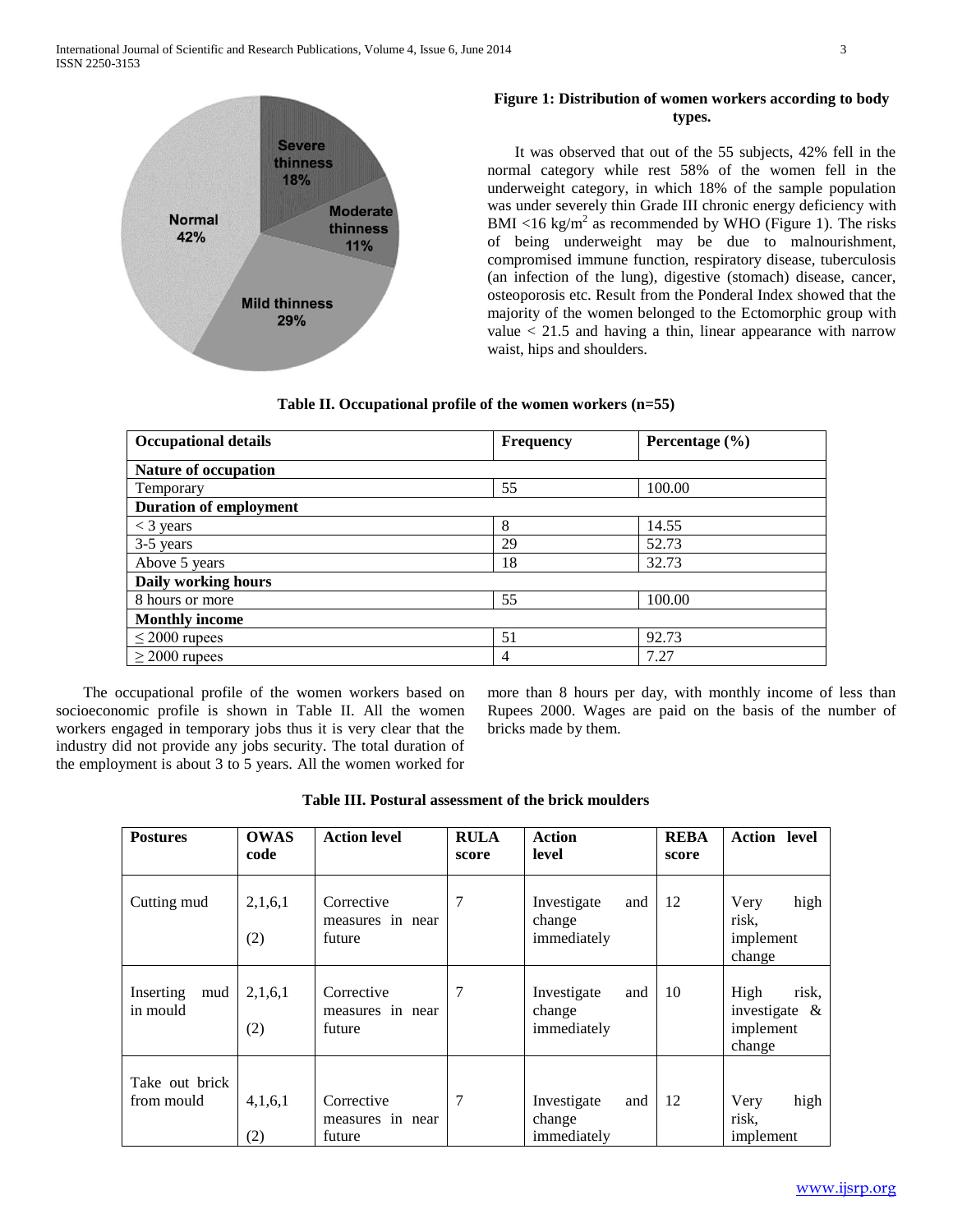|  |  |  | $\sim$ $\sim$ $\sim$<br>тапес |
|--|--|--|-------------------------------|
|  |  |  | $\ldots$                      |
|  |  |  |                               |
|  |  |  |                               |

 Posture of work is the body positioning required during the performance of work. The entire process of manual brick moulding was divided into certain components for postural assessment as shown in Table III. Different standardized methods were applied for each component to identify the risk factors associated with a particular task. Cutting mud, inserting mud into the mould and take out brick from the mould, were the main task components. Assessment by OWAS method revealed that all the postures were highly risky and corrective measures were required as soon as possible. In every stages of brick moulding, RULA score of 7 with action level 4 suggested interventions and changes are immediately required. REBA score

was 10 or more than 10 in all the postures indicating corrective action including further assessment is immediately required. Based on postural evaluation scores from the above table it was clear that adoption of sustained squatting posture and moulding the bricks by forward bending, for hours after hours throughout the day, is very detrimental for the workforce. It was evident from the result that prolonged sitting in squatting posture caused numbness in the lower leg resulting from lack of blood supply due to sustained muscle compression, which in turn leads to MSDs and ultimately injury to different body parts. Changes in work posture by implementing better work station and associated tools need immediate attention.



**Figure 3: Job related body pain as reported by the volunteer group**

 Job related body pain by Nordic questionnaire as reported by the volunteer group is given in Figure 3. It was observed that more than 90% of body pain were felt in wrists, upper back and lower back, both knees, both thighs and both ankles. Thus it was seen that the brick moulders had more pain in the wrists and lower part of the body compared to upper part, because most of the time they use to sit continuously in the same awkward

squatting posture for long hours to mould the bricks without taking frequent rest interval.

| <b>Body Parts</b>     | No.<br>of |       | <b>Body Part Discomfort Scaling</b> |                  |                   |           |                   |
|-----------------------|-----------|-------|-------------------------------------|------------------|-------------------|-----------|-------------------|
|                       | subjects  | Grade | Grade                               | <b>Grade 2</b>   |                   | Grade 3   |                   |
|                       |           |       |                                     | <b>Frequency</b> | <b>Percentage</b> | Frequency | <b>Percentage</b> |
| Head                  | 26        |       |                                     |                  | 65.38%            |           | 26.92%            |
| Neck                  | 47        |       |                                     | 15               | 31.91%            | 32        | 68.08%            |
| <b>Both Shoulders</b> | 40        |       |                                     |                  | 20.00%            | 32        | 80.00%            |
| <b>Both Elbows</b>    | 42        |       |                                     | 4                | 9.52%             | 38        | 90.47%            |

**Table IV. Body Part Discomfort Scaling (BPD) Scale (n=55)**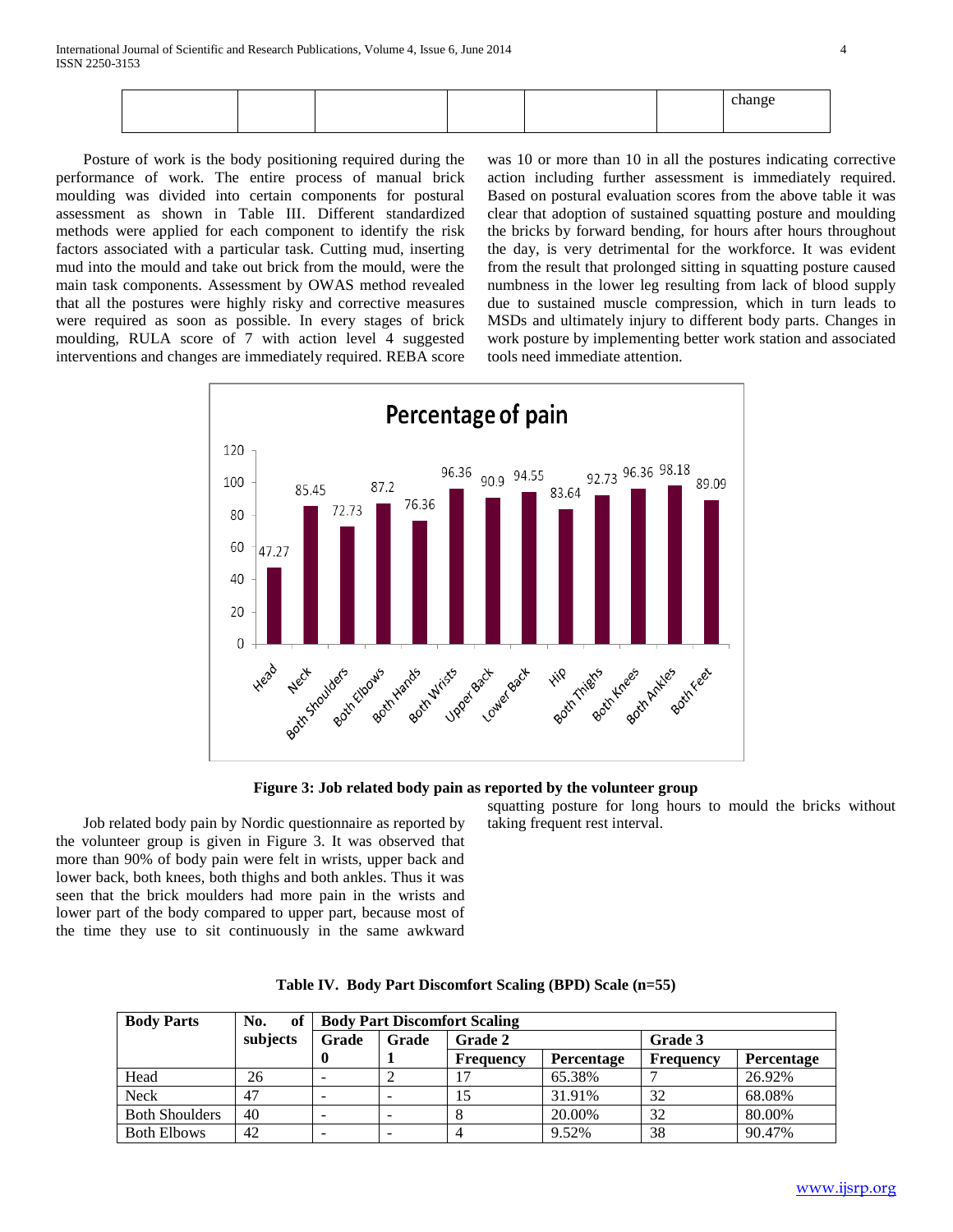| <b>Both Hands</b>  | 46  | $\overline{\phantom{0}}$     | -                        | 4      | 8.70%  | 42     | 91.30% |
|--------------------|-----|------------------------------|--------------------------|--------|--------|--------|--------|
| <b>Both Wrists</b> | 52  | $\overline{\phantom{0}}$     | -                        | 3      | 5.76%  | 49     | 94.23% |
| <b>Upper Back</b>  | 48  | $\qquad \qquad \blacksquare$ | -                        | 6      | 12.50% | 42     | 87.5%  |
| Lower Back         | 53  | -                            | $\overline{\phantom{a}}$ | 2      | 3.92%  | 51     | 96.23% |
| Hip                | 50  | $\overline{\phantom{a}}$     | $\overline{\phantom{0}}$ | 3      | 4.00%  | 47     | 94.00% |
| <b>Both Thighs</b> | 51  | -                            | -                        | 2      | 3.92%  | 49     | 96.08% |
| <b>Both Knees</b>  | 53  | $\overline{\phantom{a}}$     | ۰                        | 2      | 3.77%  | 51     | 96.22% |
| <b>Both Ankles</b> | 54  | $\qquad \qquad \blacksquare$ | -                        |        | 1.85%  | 53     | 98.15% |
| <b>Both Feet</b>   | 49  | -                            | -                        | 5      | 10.20% | 44     | 89.80% |
| <b>Total</b>       | 611 | $\mathbf{0}$                 | $\overline{2}$           | 72     |        | 537    |        |
| <b>Percentage</b>  |     | $0\%$                        | $0.35\%$                 | 11.78% |        | 87.89% |        |

 The intensity of pain or discomfort measured by Body Part Discomfort (BPD) scale is shown in Table IV. The result from the present study shows that 87.89% of the women workers experience severe pain and 11.78% workers feel moderate pain due to strenuous posture at work. It was seen that more discomfort zones were concentrated to the whole body especially

in the both arms and lower part of the body. Most of the workers suffers pain in intolerable range (grade 3), as the brick moulders go on moulding in the same awkward sitting posture for long hours and their task is designated as repetitive in nature contributing to their major discomfort level.

| $Mean \pm SD$  |
|----------------|
| $2.1 \pm 0.60$ |
| $1.5 + 0.41$   |
| $74.4 + 9.85$  |
|                |

 Physiological strain in the female moulders is expressed in Table V. It was observed that the workers work in a very dusty environment for long hours without taking adequate rest. According to the [National Institute of Clinical Excellence,](http://en.wikipedia.org/wiki/National_Institute_for_Clinical_Excellence) the diagnosis of Chronic Obstructive Pulmonary Disease (COPD) is made when the  $%FEV<sub>1</sub>/FVC$  ratio is less than 70. The result shows that the mean % $FEV<sub>1</sub>/FVC$  is 74, so the workers are in the borderline tending towards development of COPD. The exposure towards dust and smokes in the field area might be the reasons for this.



**Figure 2: Distribution of women workers according to their lung function test.**

Thus, it was found that the %  $FEV<sub>1</sub>/FVC$  ratio was less than 70 for 38% of the sample population, rest 62% of the workers have %  $FEV<sub>1</sub>/FVC$  ratio more than 70 (Figure 2). But, it should be noted that pulmonary function tests might seems to be normal initially, however with disease progression; a restrictive and/or obstructive pattern may emerge in the near future (Swanney et al 2008). In some subjects flow parameters altered, that might happened due to the airway obstruction resulting from fibrosis (Sahebjami & Gartside 1996). In few cases, both the FEV1 and FVC value reduced proportionally results in a normal or even increased ratio, which might be a result of decreased lung compliance.

| Table VI. Frequency of Occupational Health problems |  |
|-----------------------------------------------------|--|
| related to psychosocial factors $(n=55)$            |  |

| <b>Parameters</b> | <b>Frequency</b> | Percentage $(\% )$ |
|-------------------|------------------|--------------------|
| Headache          | 32               | 58.18              |
| Depression        | 35               | 63.64              |
| Frustration       | 37               | 67.27              |
| Worry             | 23               | 41.81              |
| Low self esteem   | 33               | 60.00              |
| Boredom           | 19               | 34.55              |
| Lack of sleep     | 25               | 45.45              |

 Frequency of occurrence of Occupational Health problems related to psychosocial factors is shown in Table VI. From the result it was observed that 58% of the women workers experienced headache due to long working duration in awkward posture. The other problems felt were frustration, lack of sleep and boredom. Upadhayay (1980) reported that the heath and efficiency of the workers depends on the number of hours they have to work. In case of long working hours, the workers are bound to be tired and slacken in their duties. Job security is the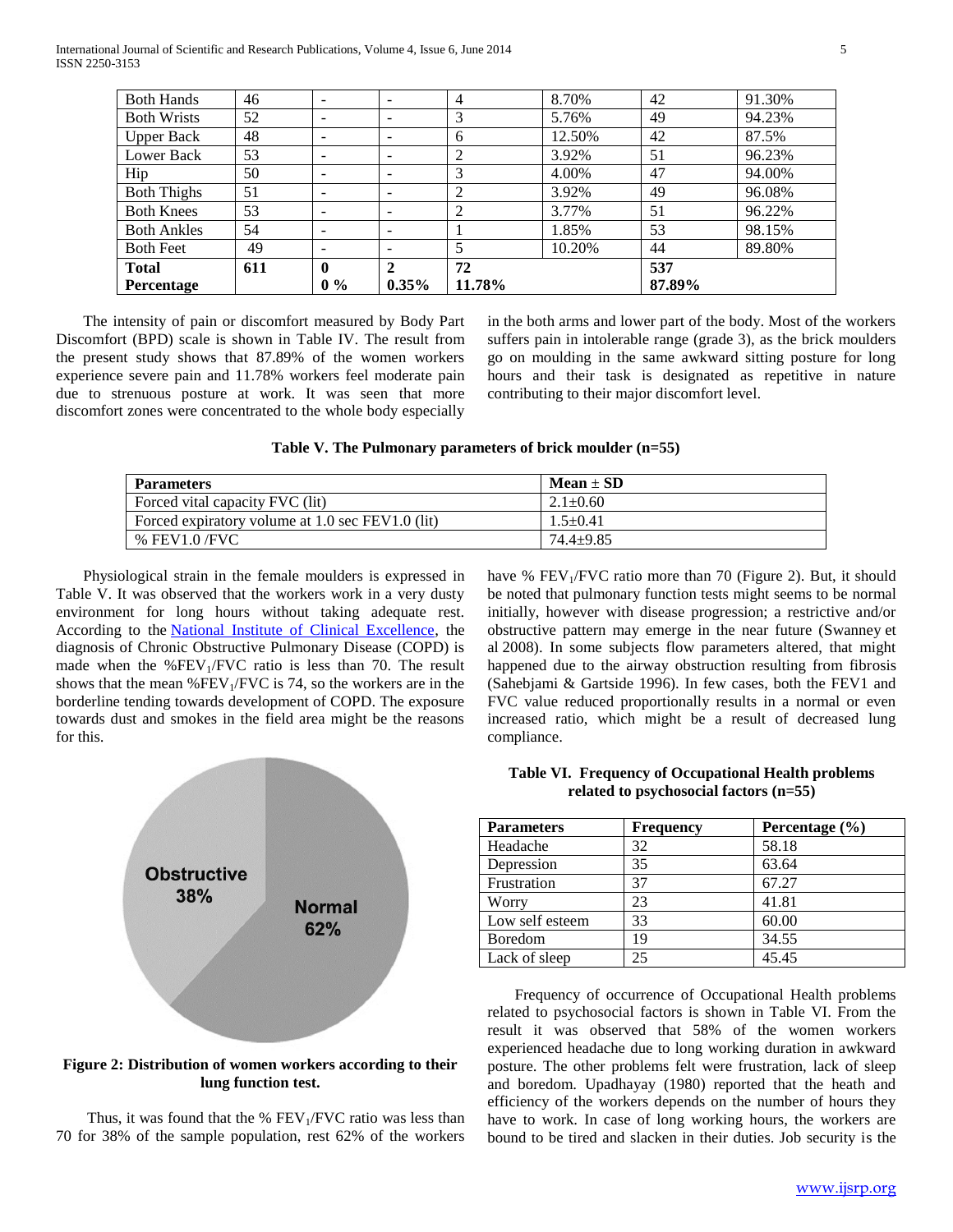sense of guarantee of not losing the job. Due to temporary nature of the job 60% of women workers always felt that their selfesteem was hurt. The other frequent problems faced were frustration, depression and worry. Selvarani (1992) reported that lack of job security aggravates mental health problems and employers make use of this sort of insecurity to exploit workers.

**Table VII. Frequency of different modes of addiction (n=55)**

| <b>Parameters</b>      | <b>Frequency</b> | Percentage $(\% )$ |
|------------------------|------------------|--------------------|
| Mode of taking tobacco |                  |                    |
| Chewing                | 52               | 94.55              |
| Smoking                |                  | 19.35              |

 Long working hours without adequate rest, low wages, job insecurity and bullying by superiors contributed to these various psychosocial stresses. Both physiological and psychosocial stress tends workers to various addictive behaviors like smoking, chewing tobacco etc. as shown in Table VII.

#### IV. CONCLUSION

 Thus the physiological evaluation provided an understanding that the ailments of the women workers are multifactorial and the health problems are positively associated with biomechanical, psychosocial, nutritional, clinical and pulmonary aspects. Biomechanical analysis indicated that the workers are constantly adapting awkward postures, such as, squatting, bending and lifting of load on their hands which resulted in severe back pain and constant aches in the upper and mainly in lower extremities of their body. From the view point of nutritional status, most of the women were thin and skinny. Prevalence of clinical deficiency signs is pronounced in majority of the women. Emphasis needs to be given on improving their eating patterns through dietician's suggestion and nutrition awareness programs which will ultimately improve their physical efficiency. Lung function study revealed that lung efficiency is less than normal in most of the women workers under study. Though at present no supporting clinical evidences was obtained but if the respiratory protection kits are not introduced, this might lead to serious respiratory disorders in the long run. Thus there is also a requirement of awareness program in parallel to the community. It is needless to mention that the importance lies in a systematic intervention between the designer and the users to attain a safer, comfortable work condition. In contrary, the management should stipulate the personal protective equipment required for the specific activity to be performed and ensure that the workers abide by these stipulations. It is important to create awareness of occupational health hazards both to the workers and the management, considering the literacy level and socio-economic condition.

#### V. RECOMMENDATIONS

 Considering most of the workers being illiterate, awareness campaign on safe work practices should be developed for making the workers aware about the impact of the job on personal health. Proper rotation of duty, proper shift system, yoga and physical exercises should be introduced to reduce boredom, frustrations, stress and anxiety. Ergonomics and safe practices to do work have to be established to reduce work related vulnerabilities and thereby increasing over all wellbeing of workers. The workers should be aware how to use the work related tools and protective aids. Organization should be aware of better workplace layout to minimize movements, twisting and asymmetrical lifting or lowering. Re-scheduling of work should be done to allow short breaks for muscle recovery, especially if the workers perform some stretching exercises. Nutritional status of the workers may be related to the prevalence of work related health problems. Nutritional status must be improved by proper counseling of food habits and maintaining hygienic condition to reduce musculoskeletal disorders of the workers. Last but not the least employers must pay attention to the human aspect and promote worker's development by better payment and incentives.

#### ACKNOWLEDGMENT

 We are highly thankful to DST, New Delhi for providing financial assistance to carry out this research process. We express our sincere gratitude to Prof G.G. Ray, IDC, IIT Bombay, for his continual guidance, support, valuable time & encouraging interest in this domain.

#### **REFERENCES**

- [1] Khan R, Vyas H. A study of impact of brick industries on environment and human health in Ujjain city (India). Journal of Environmental Research and Development 2008; 2: 3
- [2] Heuer H, Klimmer F, Kylian H, Seeber A, Schmidt KH, Hoffmann G, Luttke-Nymphius M. Musculoskeletal problems in brick layers as a function of length of employment: the role of secondary selection by lowback pain. Work and Stress 1996; 10:32
- [3] Chung MK, Kee D. Evaluation of lifting tasks frequently performed during brick manufacturing processes using NIOH lifting equations. International Journal of Industrial Ergonomics 2000; 25:423 1433.
- [4] Trevelyan FC, Haslani RA. Musculoskeletal disorders in a handmade brick manufacturing plant. International Journal of Industrial Ergonomics 2001; 27:43□55.
- [5] Mukhopadhyay P. Risk factors in manual brick manufacturing in India. HFESA Journal. Ergonomics Australia 2008; 22:16□25.
- [6] Sett M, Sahu S. Ergonomic study on female workers in manual brick manufacturing units in West Bengal, India. Asian-Pacific Newsletter on Occupational Health and Safety 2008; 15:59□60.
- [7] Treaster DE, Burr D. Gender differences in prevalence of upper extremity musculoskeletal disorder. Ergonomics 2004; 47:495□526.
- [8] Basu K, Sahu S, Paul G. Ergonomic evaluation of work stress among female labourers of unorganized sectors of the construction industry in India. Asian-Pacific Newsletter on Occupational Health and Safety 2008; 15:57□58.
- [9] Rempel DM, Harrison RJ, Barnhart S. Work-related cumulative trauma disorders of the upper extremity. The Journal of the American Medical Association 1992; 267:838 342.
- [10] Shaw WS, Feuerstein M, Lincoln AE, Miller VI, Wood PM. Ergonomic and psychosocial factors affect daily function in workers' compensation claimants with persistent upper extremity disorders. Journal of Occupational and Environmental medicine 2002; 44:606  $\Box 615.$
- [11] Ariens GA, van Mechelen W, Bongers PM, Bouter LM, van der Wal G. Physical risk factors for neck pain. Scandinavion Journal of